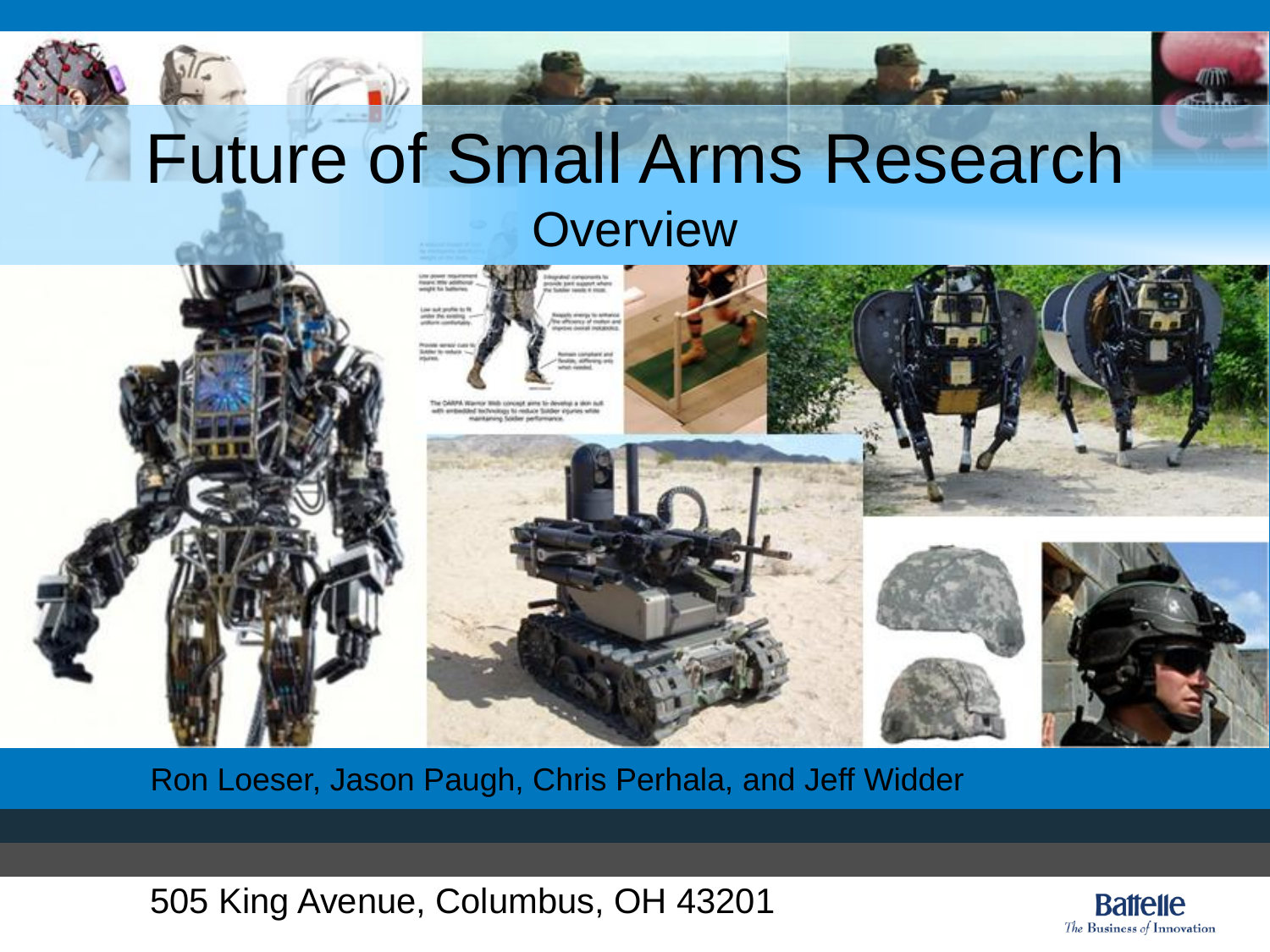#### **Overview / Background**

- **Phase I** Focus on ASA(ALT) SAAL-ZT sponsored effort
	- Envisioning the Deep Future of Small Arms 2022-2042 Report
- **Phase II** Examine previous studies for currency
	- Since the 1980's JSSAP has sponsored various conclaves and meetings to generate revolutionizing ideas for future weapons to maintain our overmatch and dominance
- Lacking from the results of these studies are:
	- Rankings to guide investment in developing the concepts
	- Engineering evaluations of the concepts

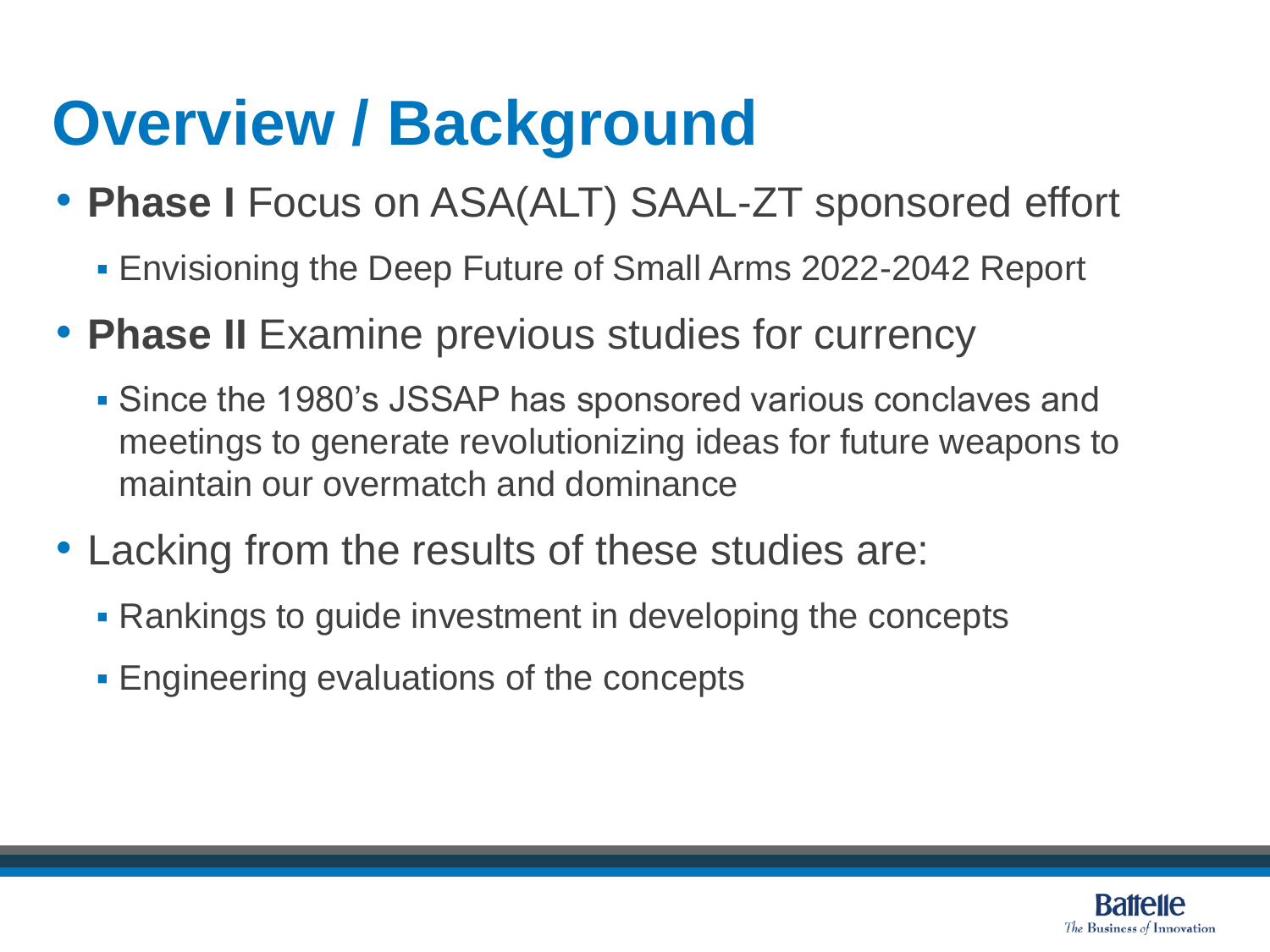## **Approach**

- **Concept Definition:** Define each concept to a sufficient level of detail to allow for quantitative estimates
	- − Robust System Statements
- **Development of Evaluation Criteria**: Criteria based on "Future Report," further defined using basic infantry functions
	- − Utility and Applicability
- **Concept Evaluation:** A series of standardized questions are used to guide the establishment of consistent ranking values
- **Concept Ranking:** Rank the concepts based utility, applicability, impact to Tactics, Techniques, and Procedures, and number of Small Arms related technologies
- **Engineering Analysis:**

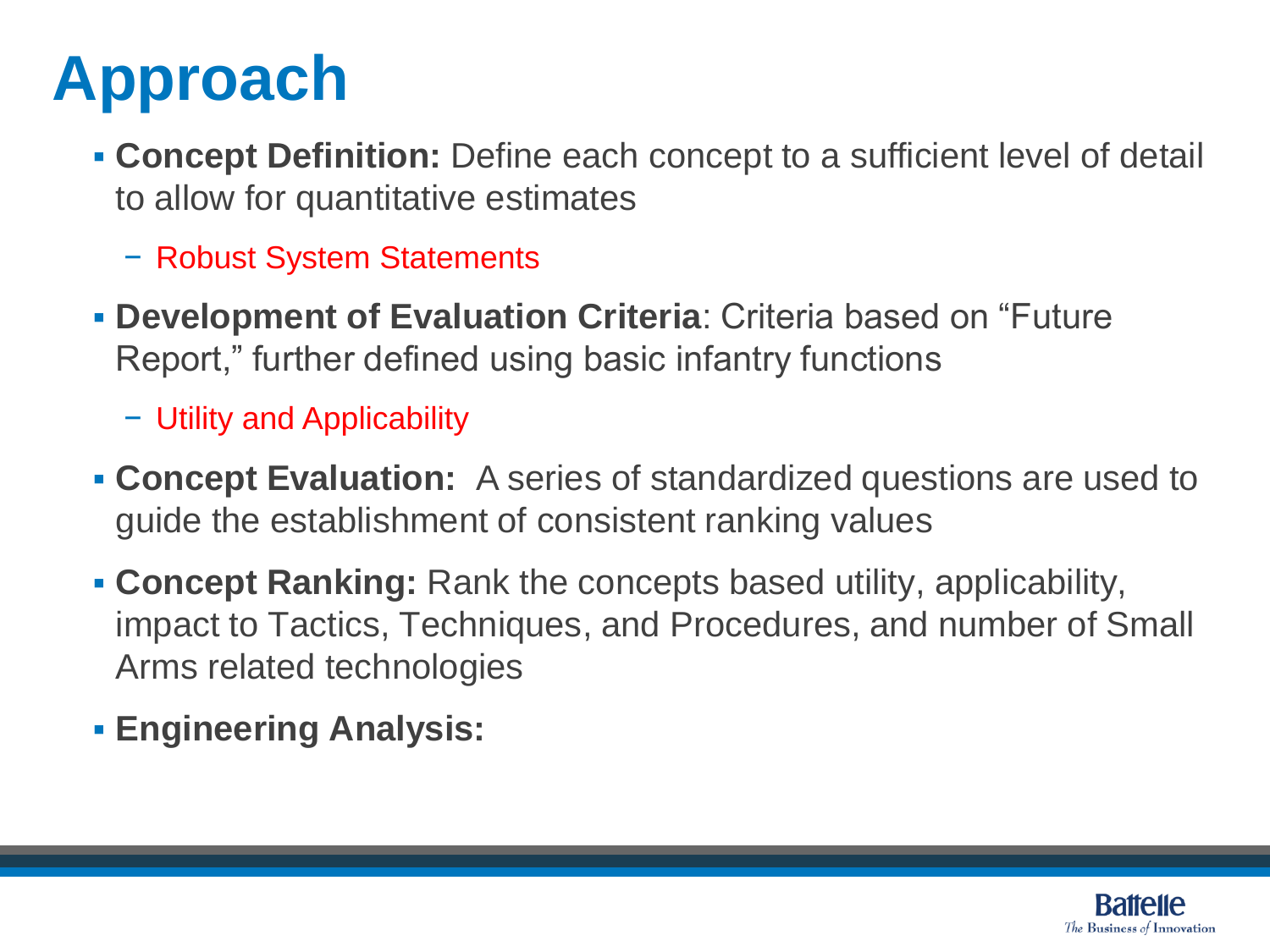## Engineering Analysis

- Conduct rigorous engineering feasibility analysis using desired performance characteristics and metrics to obtain:
	- Technical feasibility
	- Current maturity level
	- Associated high-level technical risks and obstacles identified
	- Document and cross reference Associated Technologies in an effort to identify critical technologies

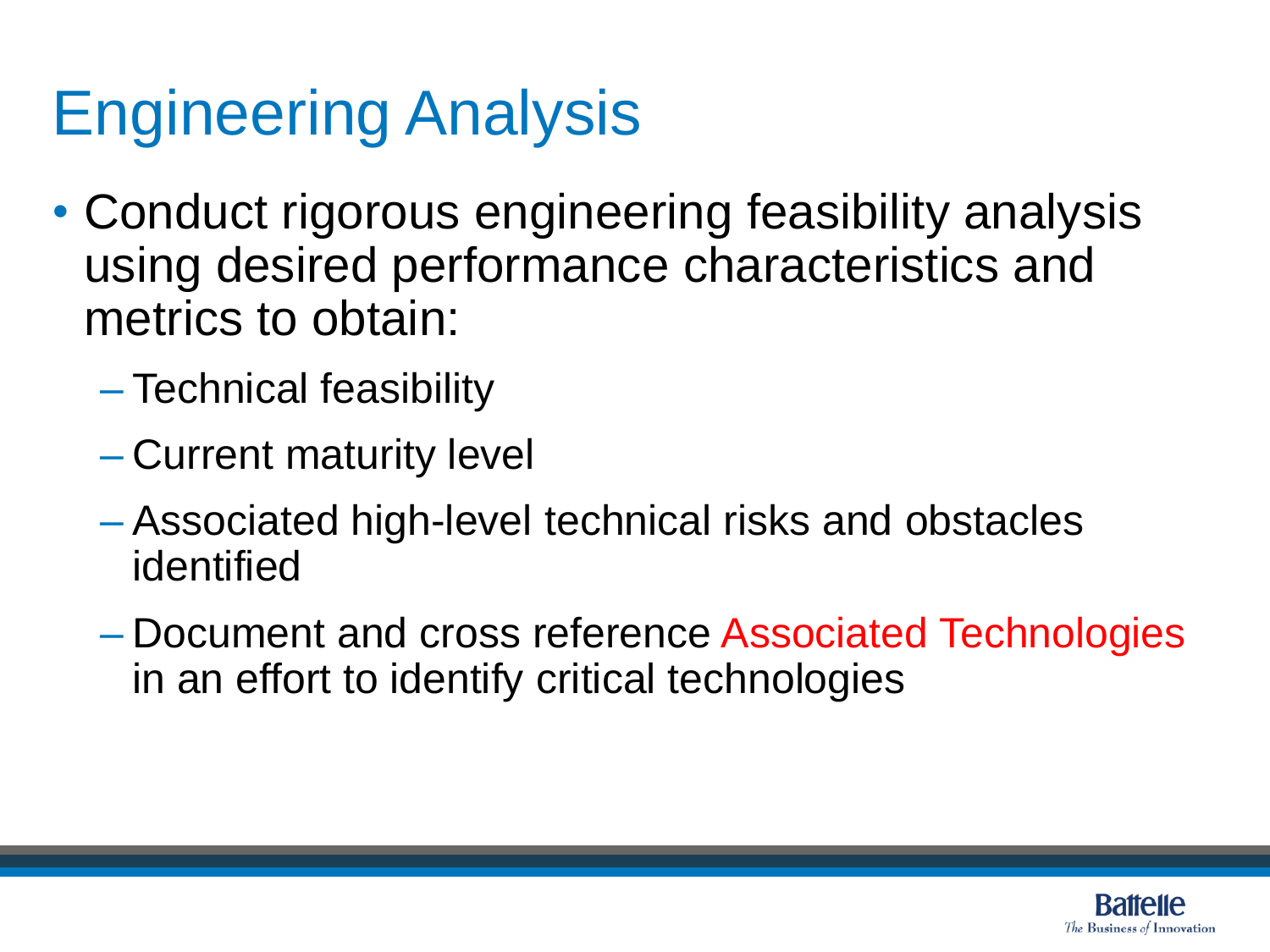# **Phase I Concepts Ranking-**

**27 Concepts presented in the "Deep Futures of Small Arms 2022 – 2042" report** 

LVVWS











Internal was concept all to develop a skill<br>mbedded technology to reduce Soldier injuries when



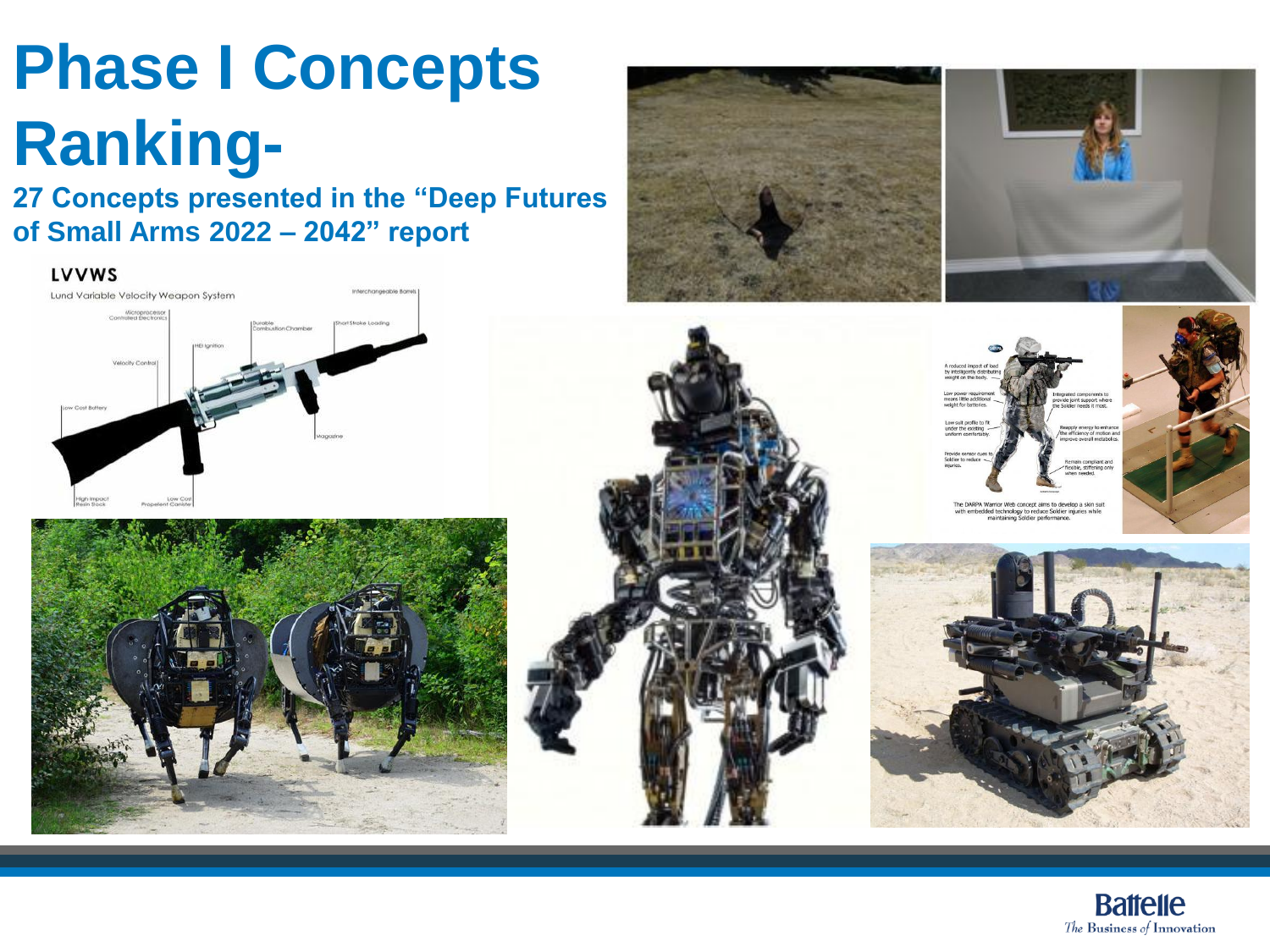#### **Phase I - Top rated concepts based on Utility, Applicability, and Associated Technologies**

| <b>Concept</b>                                                                | <b>Average</b><br><b>Utility</b><br><b>Rank</b> | <b>Average</b><br><b>Applicability</b><br><b>Rank</b> | <b>Small Arms</b><br><b>Concept</b> | <b>Associated Small</b><br><b>Arms Technologies</b> |
|-------------------------------------------------------------------------------|-------------------------------------------------|-------------------------------------------------------|-------------------------------------|-----------------------------------------------------|
| <b>WASP (Weaponized</b><br><b>Assault Surveillance</b><br><b>Platform)</b>    | 5.5                                             | 3                                                     | <b>No</b>                           | $\overline{2}$                                      |
| <b>CLAWS (Combat</b><br><b>Lightweight Automatic</b><br><b>Weapon System)</b> | 4.5                                             | 6                                                     | <b>Yes</b>                          | $\overline{4}$                                      |
| <b>SAVE (Soldier Asymmetric</b><br><b>Vision Equipment)</b>                   | 8.5                                             | 6.5                                                   | <b>Yes</b>                          | 1                                                   |
| <b>Electric Rifle</b>                                                         | 14                                              | 3                                                     | Yes                                 | 5                                                   |
| <b>HEPA (Hyper Energy and</b><br><b>Power Ammunition)</b>                     | 8.5                                             | 8.5                                                   | <b>Yes</b>                          | $\overline{4}$                                      |
| <b>DENI (Directed Energy)</b><br><b>Negation and Integration)</b>             | 10.5                                            | 7.5                                                   | Yes                                 | 3                                                   |
| <b>Effects Options</b>                                                        | 12.5                                            | 6                                                     | <b>Yes</b>                          | 6                                                   |
| <b>Energy Harvesting</b>                                                      | 12.5                                            | $\overline{7}$                                        | <b>Yes</b>                          | $\overline{4}$                                      |
| <b>Kinetic Modular Weapon</b><br><b>Platform</b>                              | 10.5                                            | 10.5                                                  | <b>Yes</b>                          | 3                                                   |
| <b>Exoskeleton (Iron Man)</b>                                                 | 1                                               | 5                                                     | <b>No</b>                           | 4                                                   |

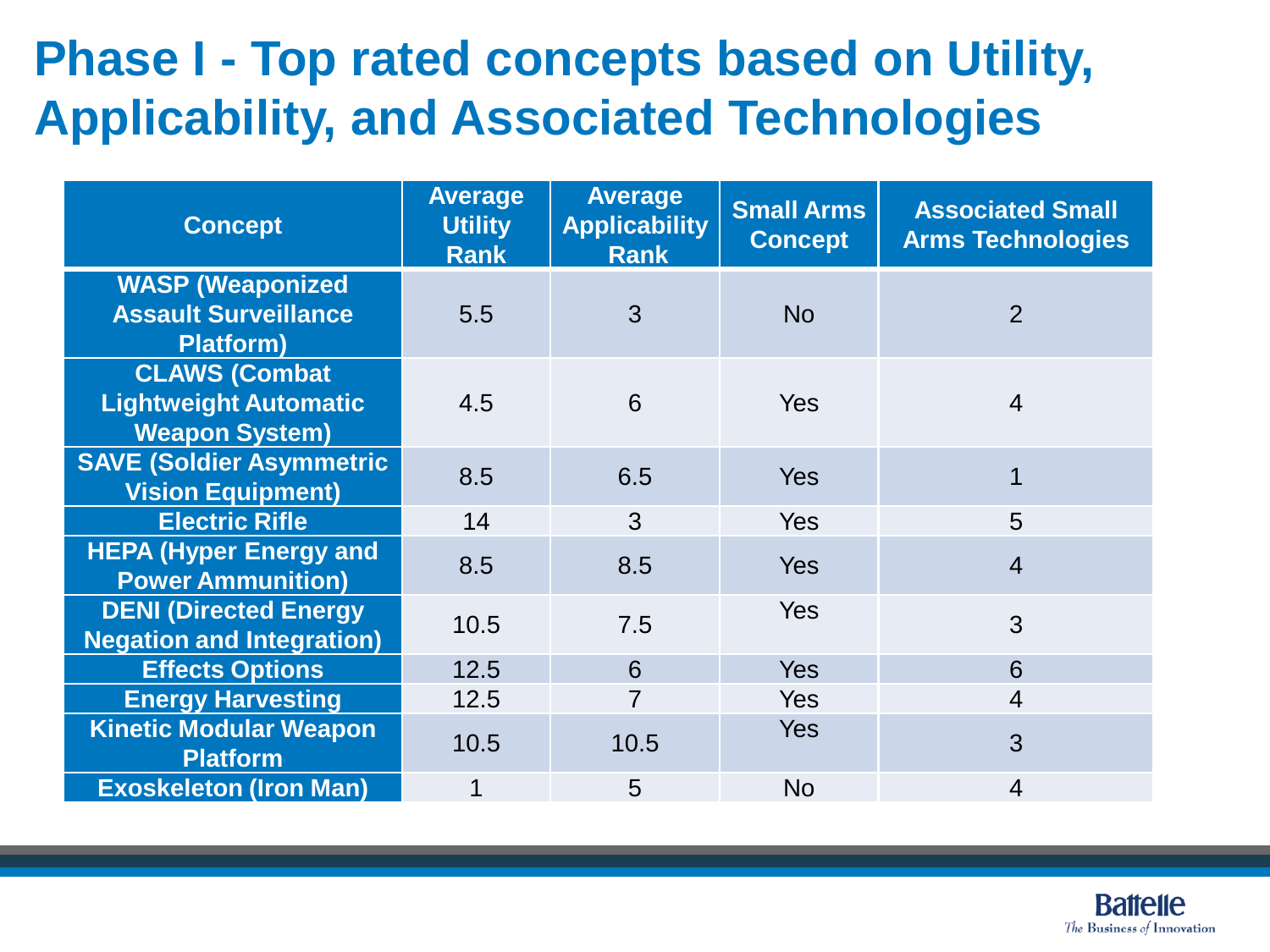# **Phase II Concepts Ranking-**

**Previous Reports Dating Back to 1986**

















ontical stimuli





**Battelle** The Business of Innovation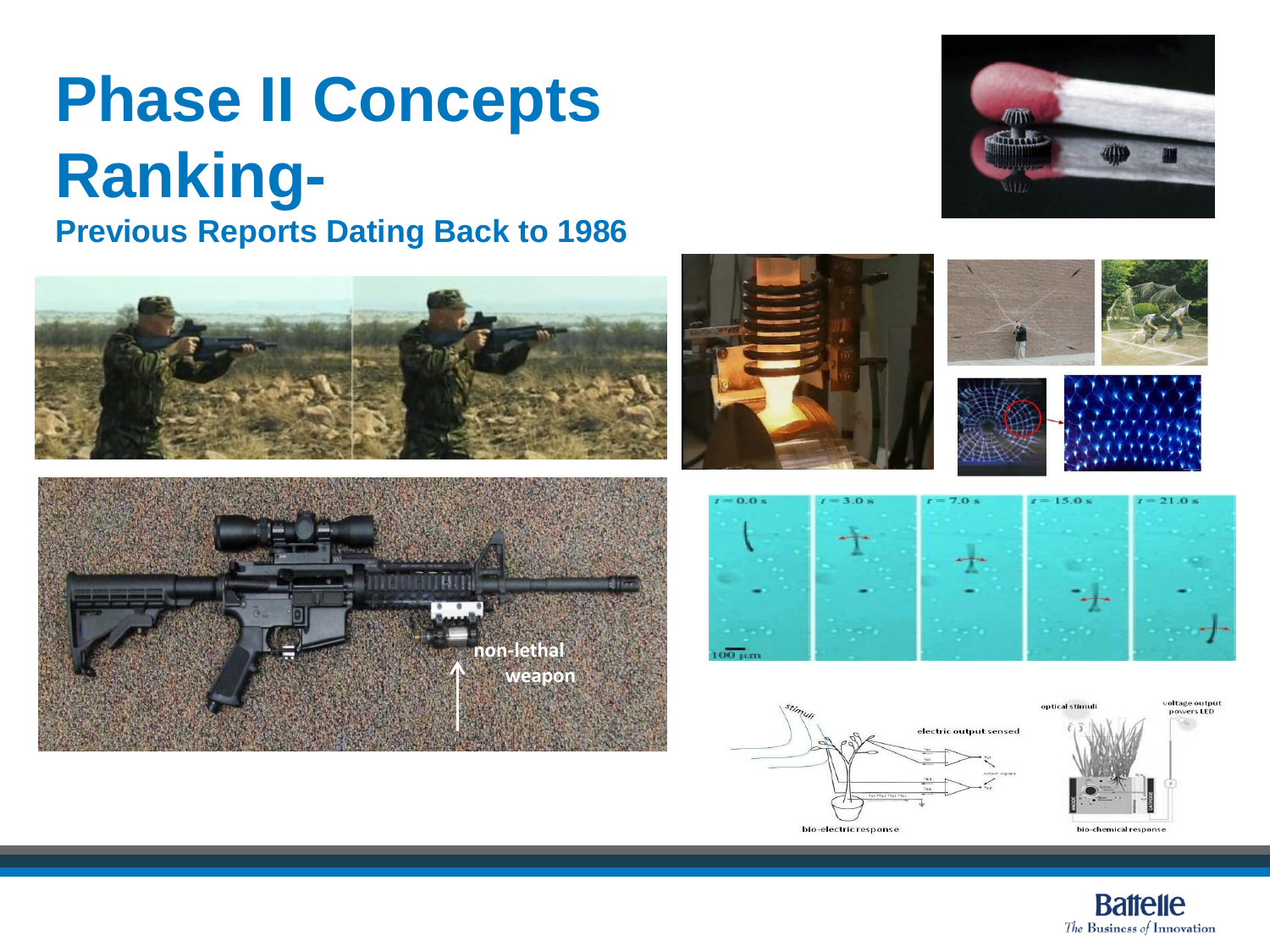## **Phase II - Concepts**

Down-select

- Approximately 40% of the 171 concepts were duplicates of, or similar to, other listed concepts. This included concepts that were covered in Phase I
- Approximately 28% of the 171 had already been fielded or were ready to be fielded
- Approximately 23% of the 171 concepts were not well defined S&T concepts, or fell in to the category of a technology is be being continuously developed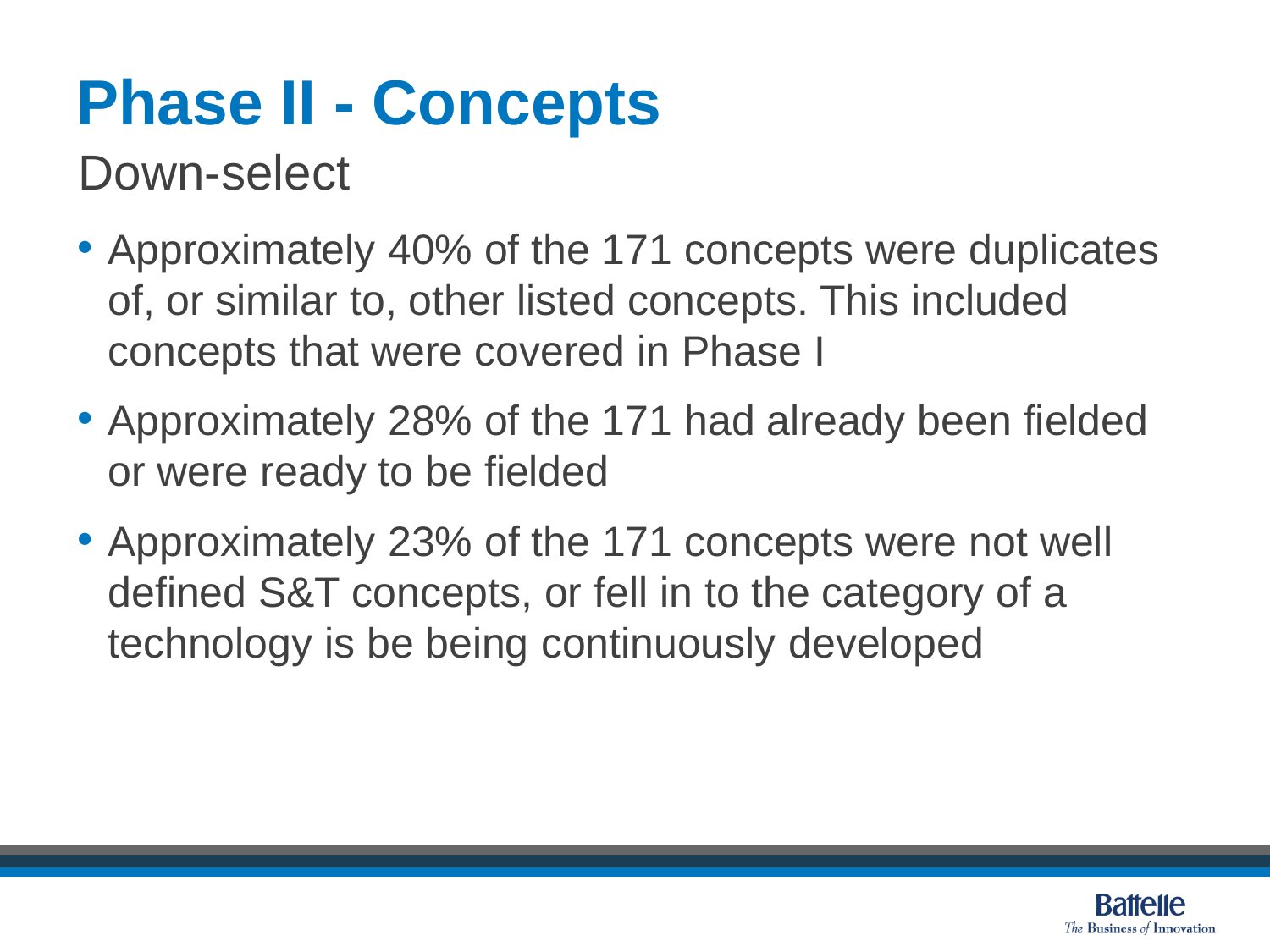#### **Phase II - Top rated concepts based on Utility, Applicability, and Associated Technologies**

| <b>Concept</b>                      | <b>Utility</b><br><b>Rank</b> | <b>Applicability</b><br><b>Rank</b> | <b>Small Arms</b><br><b>Concept</b> | <b>Associated</b><br><b>Small Arms</b><br><b>Technologies</b> |
|-------------------------------------|-------------------------------|-------------------------------------|-------------------------------------|---------------------------------------------------------------|
| <b>Small Arms Launched Radio</b>    |                               |                                     | <b>Yes</b>                          | $\overline{2}$                                                |
| <b>Jamming Device</b>               | 3.0                           | 1.0                                 |                                     |                                                               |
| <b>Shoulder Mounted Laser</b>       | 2.0                           | 3.0                                 | <b>Yes</b>                          | $\overline{4}$                                                |
| <b>Weapon Acoustic Signature</b>    | 5.0                           | 2.0                                 | <b>Yes</b>                          | 1                                                             |
| <b>Short time-of-flight KE</b>      |                               |                                     |                                     |                                                               |
| projectiles, low mass tubular       |                               |                                     | Yes                                 | 5                                                             |
| or ramjet                           | 1.0                           | 6.0                                 |                                     |                                                               |
| <b>Internal First Aid (Nano-</b>    |                               |                                     |                                     |                                                               |
| <b>Doctors) / Nano-Doctors in</b>   |                               |                                     | <b>No</b>                           | $\overline{4}$                                                |
| <b>Reverse</b>                      | 7.0                           | 4.0                                 |                                     |                                                               |
| <b>Increase Weapon Bore Size</b>    | 4.0                           | 8.0                                 | <b>Yes</b>                          | 3                                                             |
| <b>Area/Crowd Electro-muscular</b>  |                               |                                     | <b>Yes</b>                          | 6                                                             |
| <b>Control</b>                      | 8.0                           | 5.0                                 |                                     |                                                               |
| <b>Weapons Designed for</b>         |                               |                                     |                                     |                                                               |
| <b>Confined Spaces - Buildings,</b> |                               |                                     | <b>Yes</b>                          | $\overline{4}$                                                |
| <b>Caves, Tunnels, etc.</b>         | 6.0                           | 7.0                                 |                                     |                                                               |
| <b>Lump Gun</b>                     | 9.0                           | 9.0                                 | <b>Yes</b>                          | 3                                                             |
| <b>Chemical / Organic Relay</b>     | 10.0                          | 10.0                                | <b>No</b>                           | 4                                                             |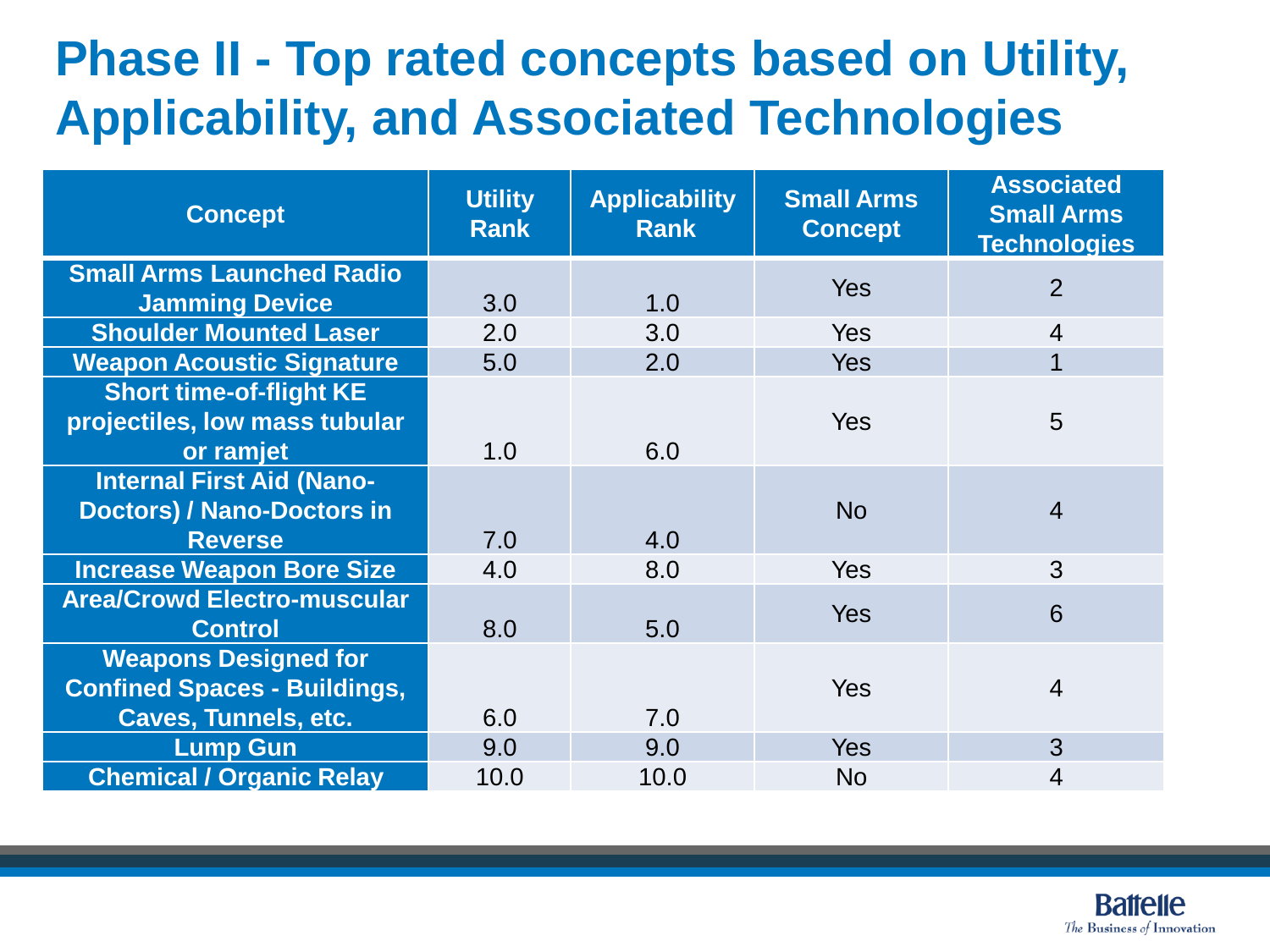### *Associated Technologies Results*

| <b>Technology</b>                                           | <b>Occurrences, All</b><br><b>Concepts</b> | <b>Occurrences, Small Arms</b><br><b>Concepts</b> |
|-------------------------------------------------------------|--------------------------------------------|---------------------------------------------------|
| <b>Battery Tech - High Density</b>                          | 15                                         | 3                                                 |
| <b>Battery Tech - Light Weight</b>                          | 14                                         |                                                   |
| <b>Battery Tech - Fast Charging</b>                         | 10                                         |                                                   |
| <b>Target Identification and Tracking / IFF</b>             | 10                                         | $1(5^*)$                                          |
| <b>Encrypted Wireless Communications / Secure</b>           |                                            |                                                   |
| <b>Communications</b>                                       | 9                                          | $\Omega$                                          |
| <b>Robotics Mobility</b>                                    | 9                                          | 0                                                 |
| <b>Power generation / Micro power generation</b>            |                                            |                                                   |
| <b>Advanced Propellants / Liquid Propellants</b>            | 6                                          | 6                                                 |
| <b>Artificial joints and limbs</b>                          | 6                                          | 0                                                 |
| <b>HUD / Helmet Mounted HUD</b>                             | 6                                          |                                                   |
| <b>Advanced Fire Control System</b>                         | 5                                          |                                                   |
| <b>Electromagnetic Launch</b>                               | 5                                          | 5                                                 |
| <b>Advanced energetics / nano-energetics</b>                | 4                                          | 4                                                 |
| Neuromuscular interference / Human Electro-Muscular         |                                            |                                                   |
| <b>Incapacitation (HEMI)</b>                                | 4                                          | 3                                                 |
| <b>Millimeter wave / Microwave Weapons</b>                  | 4                                          | 3                                                 |
| <b>3D Printing of Metals</b>                                | 3                                          |                                                   |
| <b>Electromagnetic Pulse (EMP) Weapons</b>                  | 3                                          | $\overline{2}$                                    |
| <b>Cloud Based Computing</b>                                | 3                                          | 0                                                 |
| <b>Radio Frequency Identification (RFID)</b>                | 3                                          | 0                                                 |
| <b>Light Weight Ammunition (Caseless and Polymer Cased)</b> | 3                                          | 3                                                 |

*\*Including solider information systems*

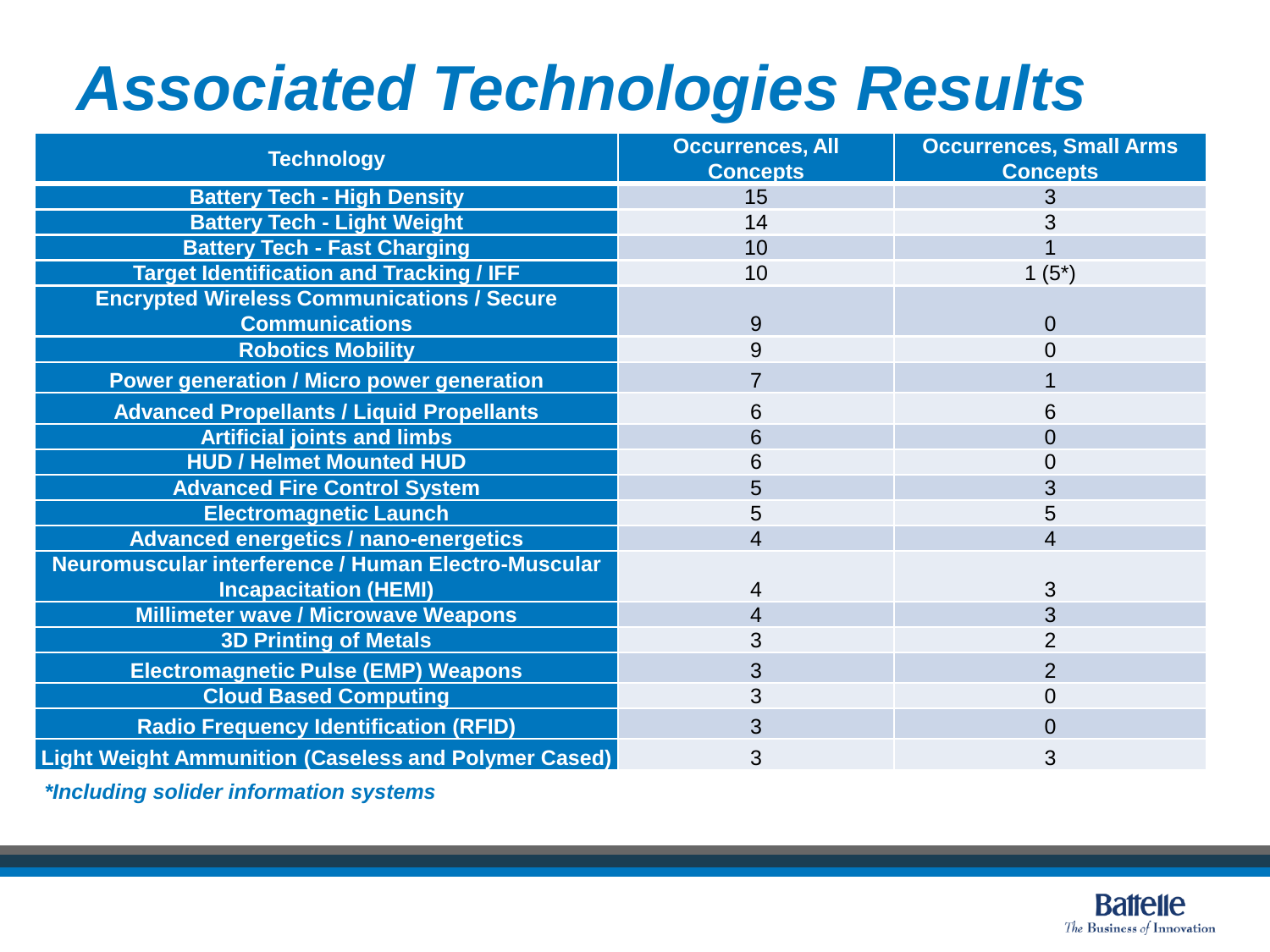### **Conclusion**

#### The Value of Ideation Exercises

- *Approximately 28% of the 171 had already been fielded or were ready to be fielded*
- Identifying Concepts and Technologies Early
	- **Define needs**
	- Determine where to invest
	- **Decide what technologies to closely monitor**